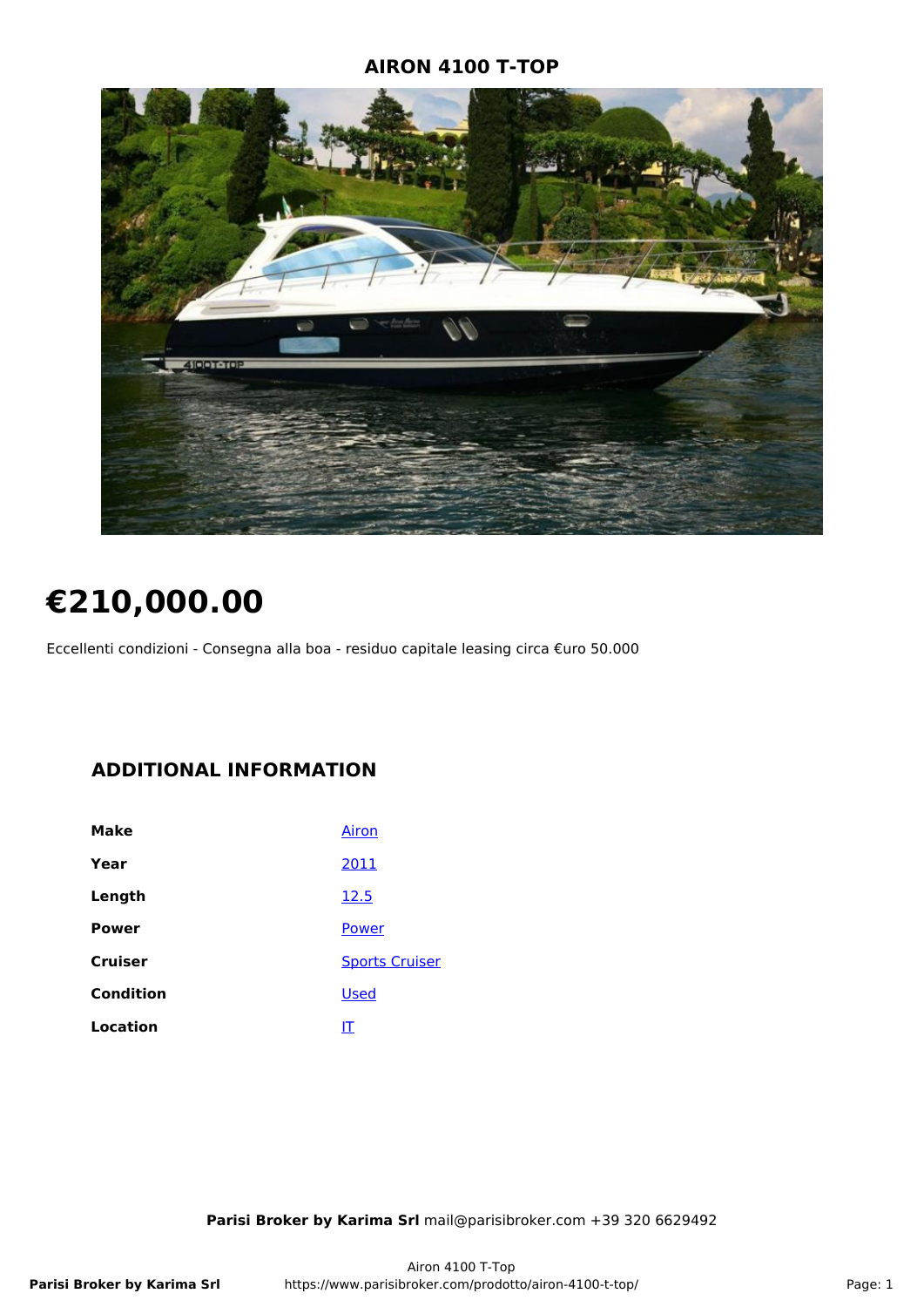# **PRODUCT DESCRIPTION**

## **2011 Airon 4100 T-Top**

Eccellenti condizioni - Consegna alla boa - residuo capitale leasing circa €uro 50.000

# **BASIC BOAT INFO**

| Price:        | 210000              |
|---------------|---------------------|
| Tax Status:   | N/A Other           |
| Make:         | Airon               |
| Model:        | 4100 T-Top          |
| Year:         | 2011                |
| Condition:    | <b>Used</b>         |
| Category:     | Power               |
| Builder:      |                     |
| Designer:     | <b>Modified Vee</b> |
| Construction: | <b>Fiberglass</b>   |
|               |                     |

## **PROPULSIONE**

## **Engine #1**

| Make:           | <b>VOLVO PENTA</b>     |
|-----------------|------------------------|
| Model:          | D6-330                 |
| Fuel:           | diesel                 |
| Engine Power:   | 330 hp                 |
| Type:           | Inboard/Outboard       |
| Propeller type: | <b>Bronze, Duoprop</b> |
| Engine Hours:   | 590                    |
|                 |                        |

## **Engine #2**

| Make:           | <b>VOLVO PENTA</b>     |
|-----------------|------------------------|
| Model:          | D6-330                 |
| Fuel:           | diesel                 |
| Engine Power:   | 330 hp                 |
| Type:           | Inboard/Outboard       |
| Propeller type: | <b>Bronze, Duoprop</b> |
| Engine Hours:   | 590                    |
|                 |                        |

## **CARATTERISTICHE**

| Elica di prua:      |   |
|---------------------|---|
| Impianto TV:        |   |
| Lettore CD:         |   |
| Copertura pozzetto: |   |
| Doccia pozzetto:    | ✓ |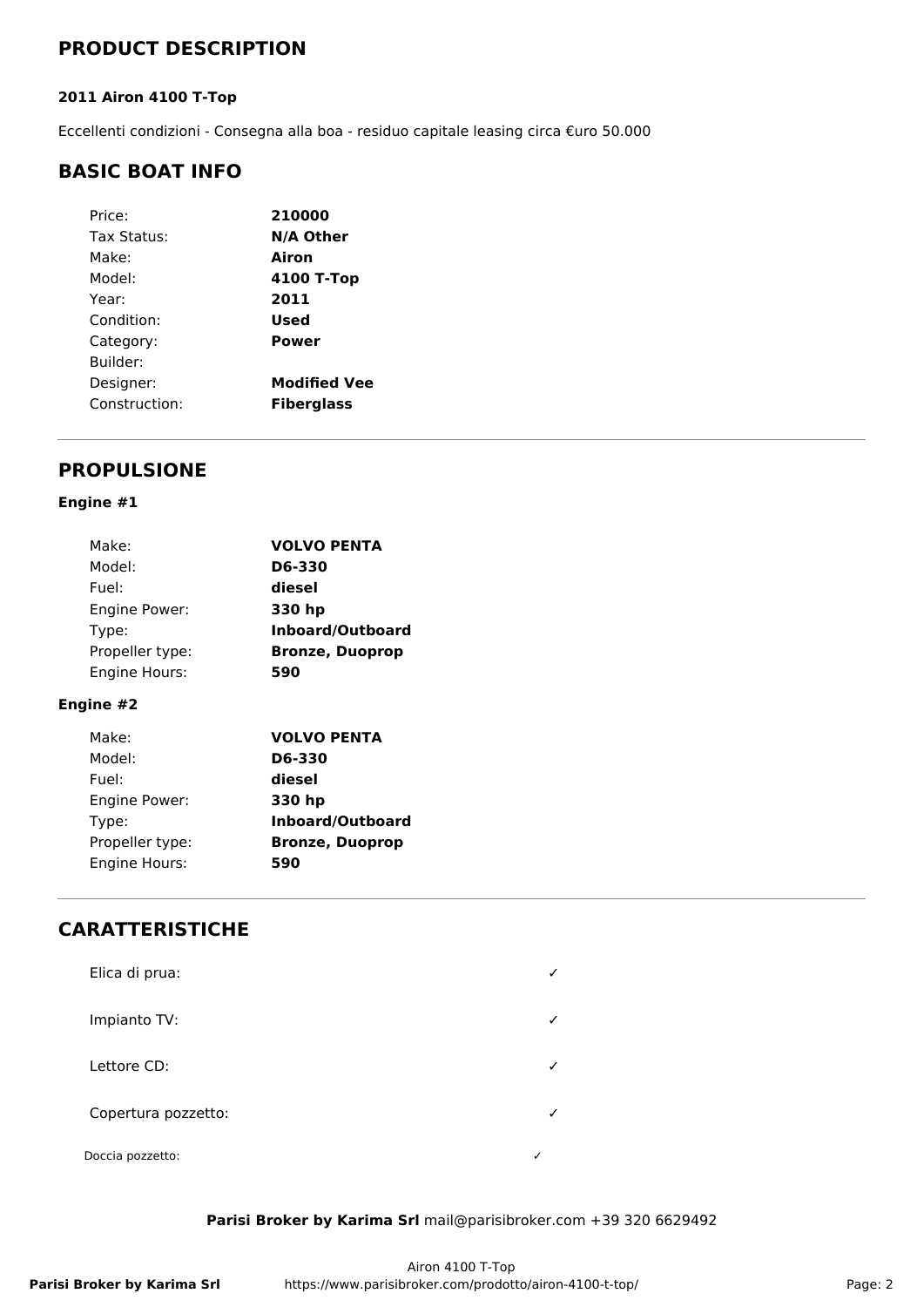| Generatore:                    | Mase 6 Kw | ✓ |
|--------------------------------|-----------|---|
| Pilota automatico:             |           | ✓ |
| Pompa di sentina<br>manuale:   |           | ✓ |
| GPS:                           |           | ✓ |
| <b>WC Elettrico:</b>           |           | ✓ |
| VHF:                           |           | ✓ |
| Aria condizionata:             |           | ✓ |
| Altoparlanti di pozzetto:      |           | ✓ |
| Riscaldamento:                 |           | ✓ |
| Passerella idraulica:          |           | ✓ |
| Frigorifero:                   |           | ✓ |
| Log-contamiglia:               |           | ✓ |
| Pozzetto in teak:              |           | ✓ |
| Scaletta bagno:                |           | ✓ |
| Ecoscandaglio:                 |           | ✓ |
| Bussola:                       |           | ✓ |
| Pompa di sentina<br>elettrica: |           |   |
| Tavolo pozzetto:               |           |   |
| Acqua calda:                   |           |   |
| Caricabatterie:                |           |   |
| Radio:                         |           |   |
| Plotter:                       |           |   |
| Potenza da banchina:           |           | ✓ |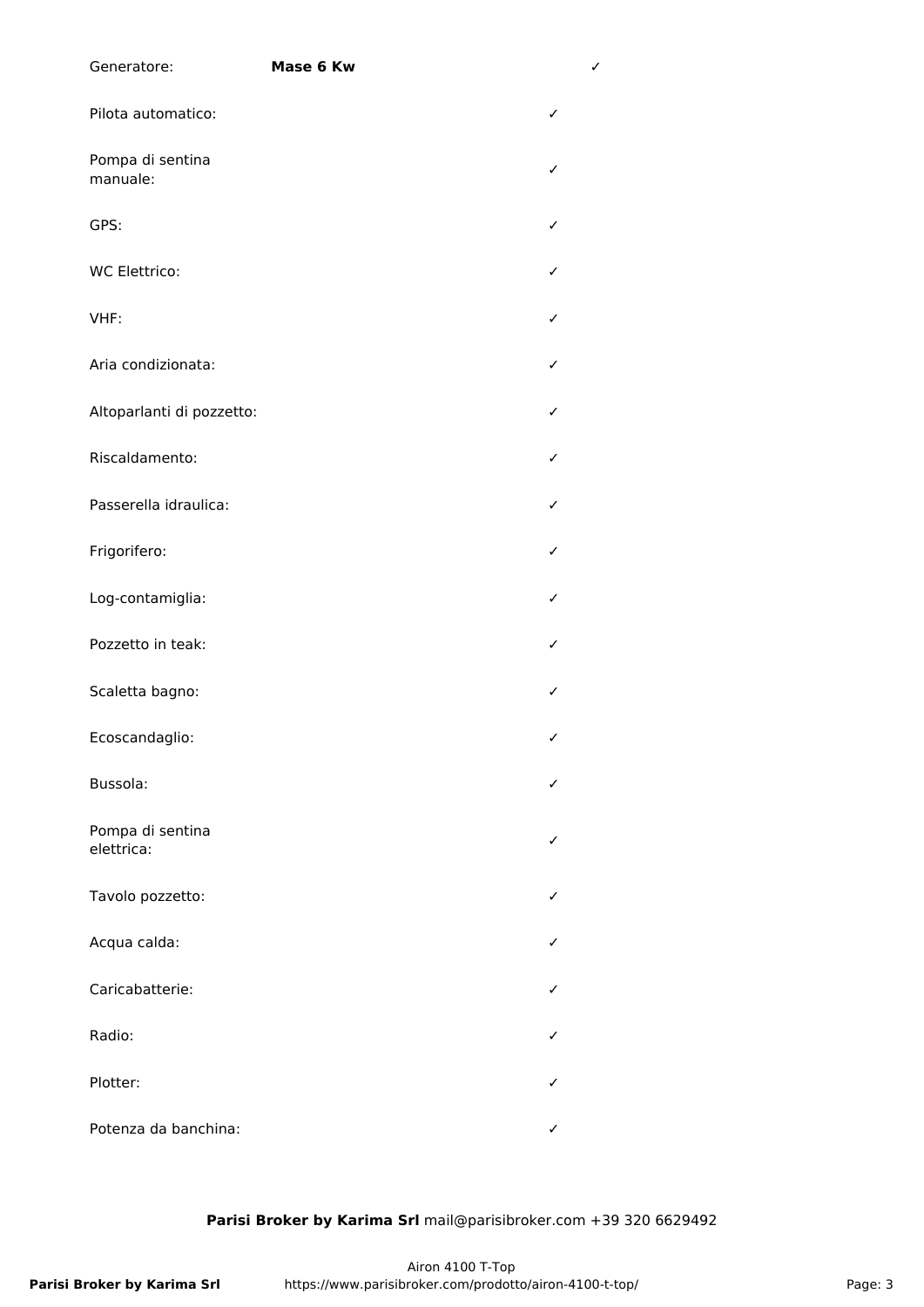# **MISURE**

## **Velocità e distanza**

| Velocità di crociera: | 29 kn |
|-----------------------|-------|
| Velocità massima:     | 38 kn |

## **Dimensioni**

| Lunghezza totale:  | 12.5 m $(41 ft)$     |
|--------------------|----------------------|
| Lunghezza coperta: | 11.2 m $(36'7 ft)$   |
| Pescaggio massimo: | 1.05 m $(3'4 ft)$    |
| Baglio:            | $3.75$ m $(12'3$ ft) |

## **Varie**

| Portata sedute:     | persone     |
|---------------------|-------------|
| Windlass:           | Electric    |
| Portata zattera:    | persone     |
| Circuito elettrico: | <b>220V</b> |

#### **Serbatoi**

| Serbatoio acqua dolce: | 300 L |
|------------------------|-------|
| Serbatoio carburante:  | 720 L |
| Serbatoio acque nere:  | 40 L  |

## **Sistemazioni**

| Cuccette singole: | 1. |
|-------------------|----|
| Cuccette doppie:  | Ъ  |
| Cuccette twin:    | Т. |
| Cabine:           | 2  |
| Toilets:          | Т. |

## **OTHER**

Heads Count: Maximum number of passengers: 12 Trim tabs: Drive Type:Other Windlass Type: Electric Boat Class: Sports Cruiser

# **ACCOMMODATIONS**

Versione 2 cabine con 1 Bagni e Box doccia - 5 posti letto + dinette trasformabile.

## **RESPONSABILITÀ**

La Società pubblica i dettagli di questa imbarcazione in buona fede e non può pertanto avvallare o garantire l'esattezza di tale informazione.

# **DECLINAZIONE DI RESPONSABILITÀ**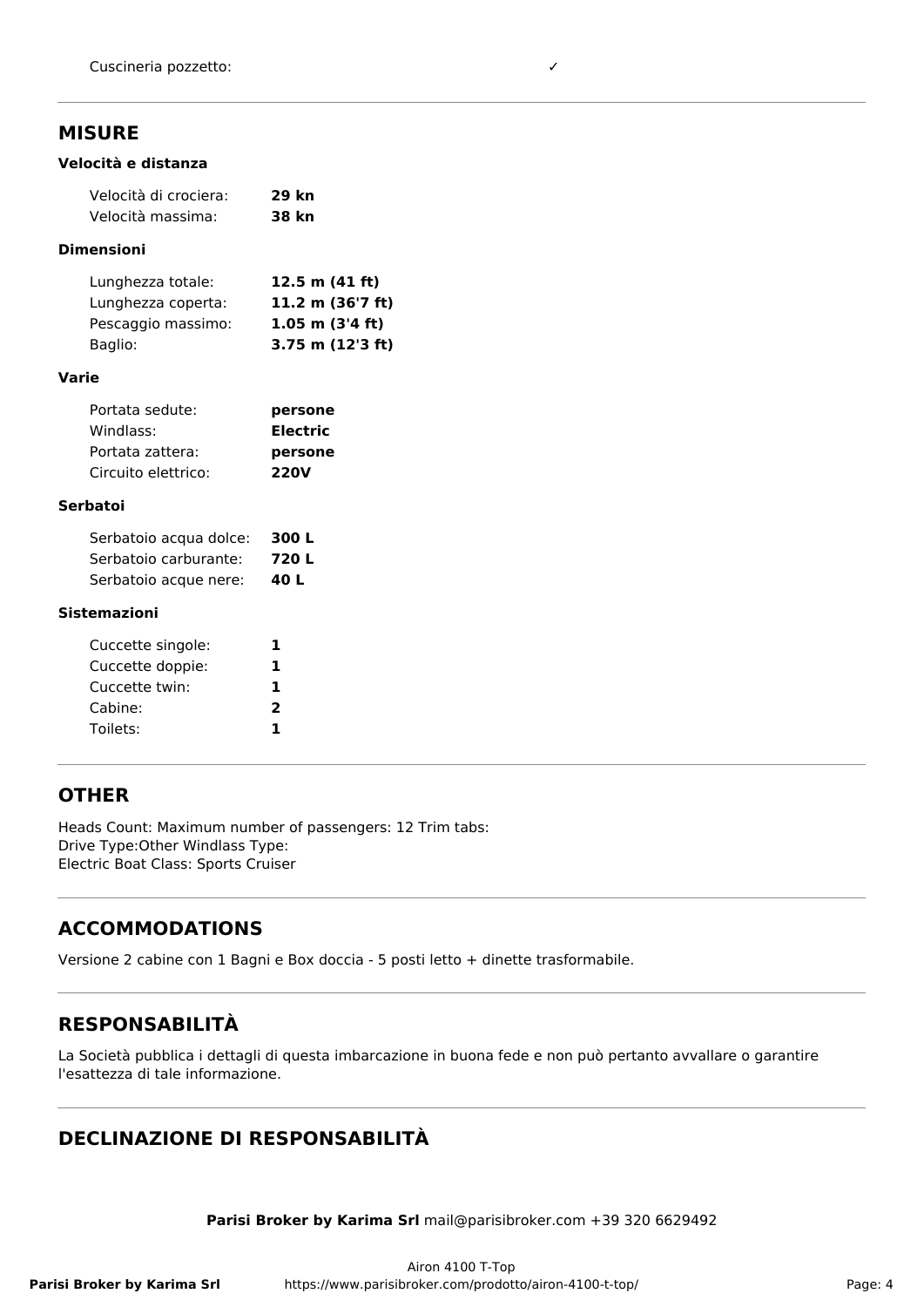## **DISCLAIMER**

The Company offers the details of this vessel in good faith but cannot guarantee or warrant the accuracy of this information nor warrant the condition of the vessel. A buyer should instruct his agents, or his surveyors, to investigate such details as the buyer desires validated. This vessel is offered subject to prior sale, price change, or withdrawal without notice.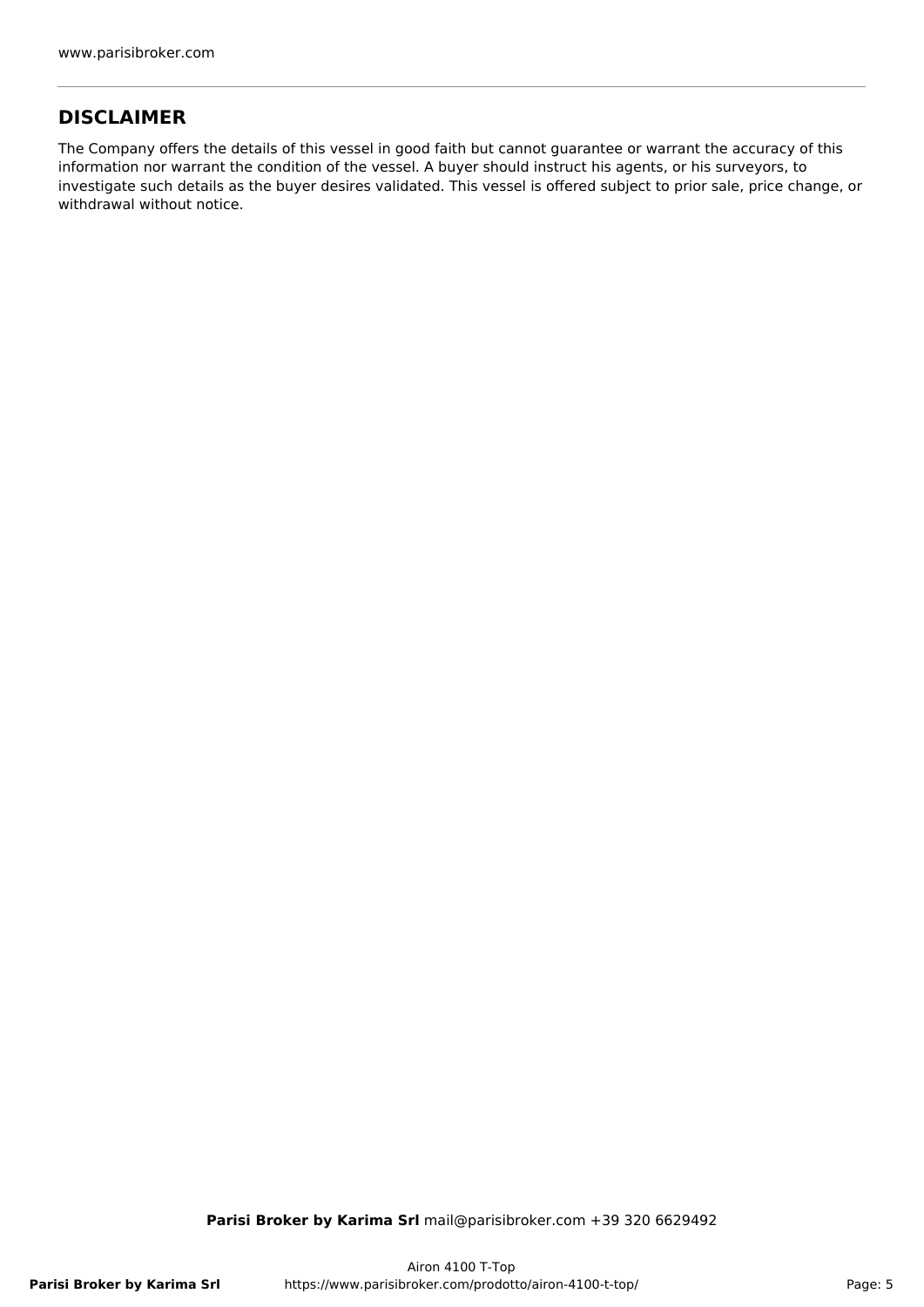# **GALLERY IMAGES**

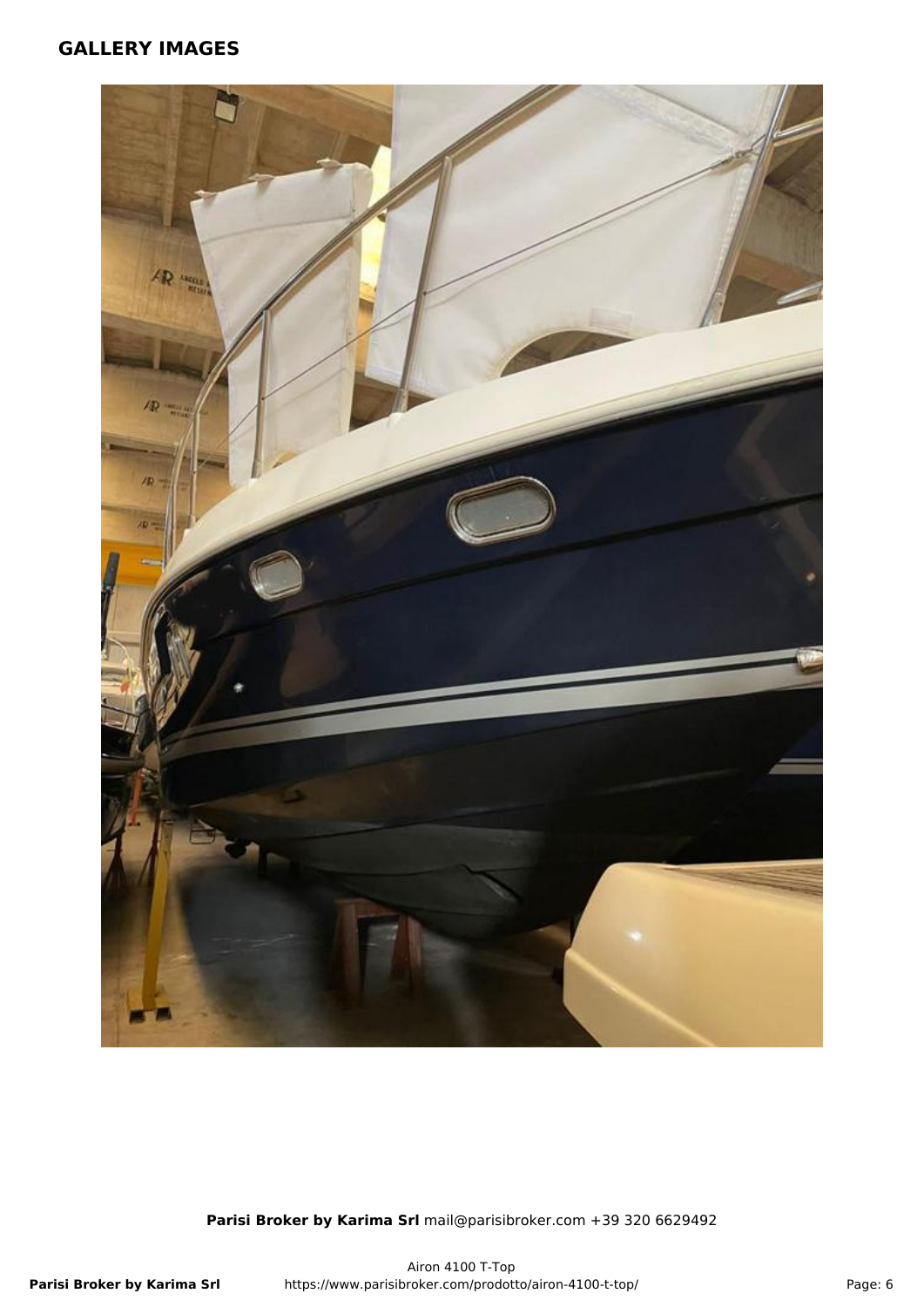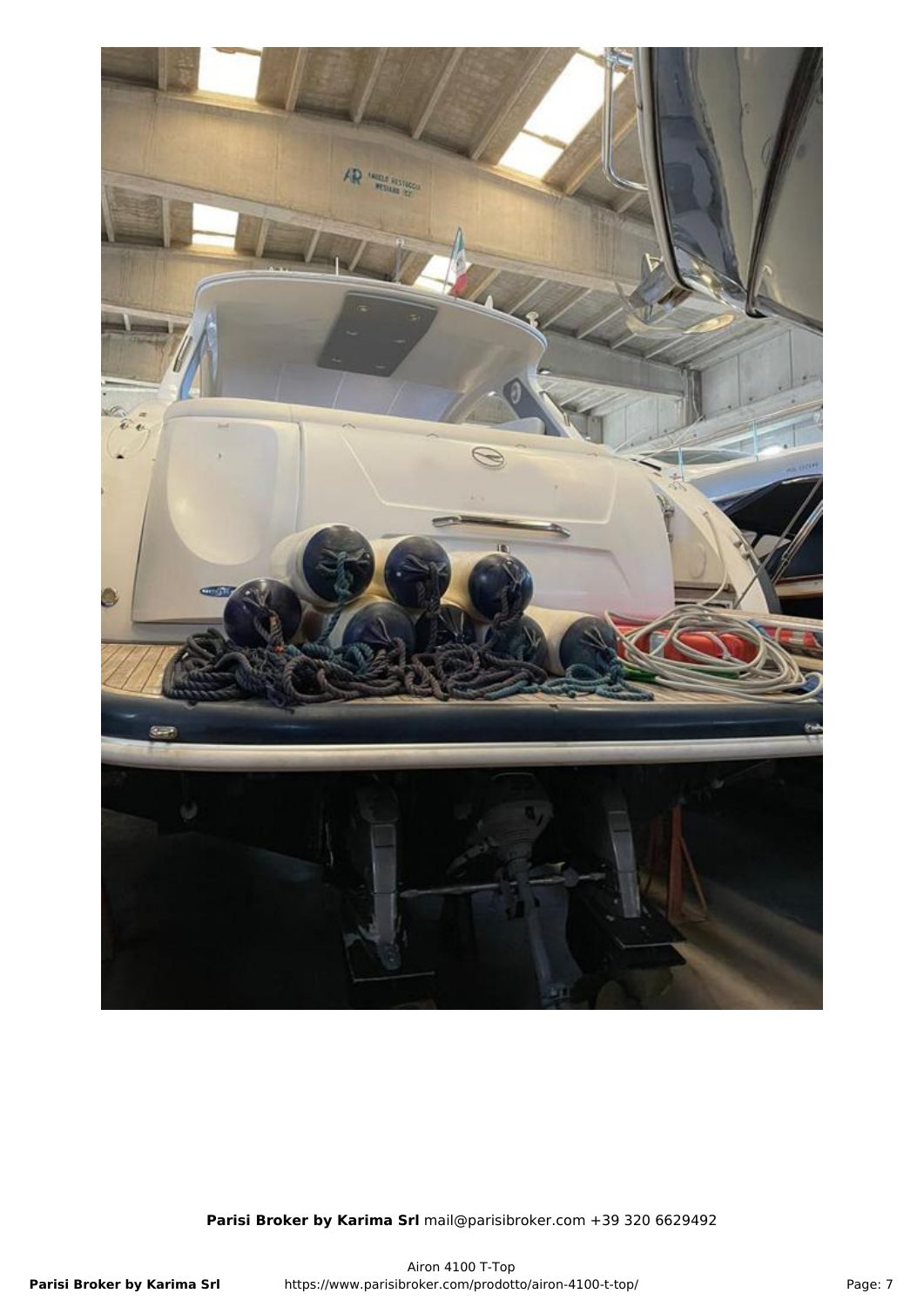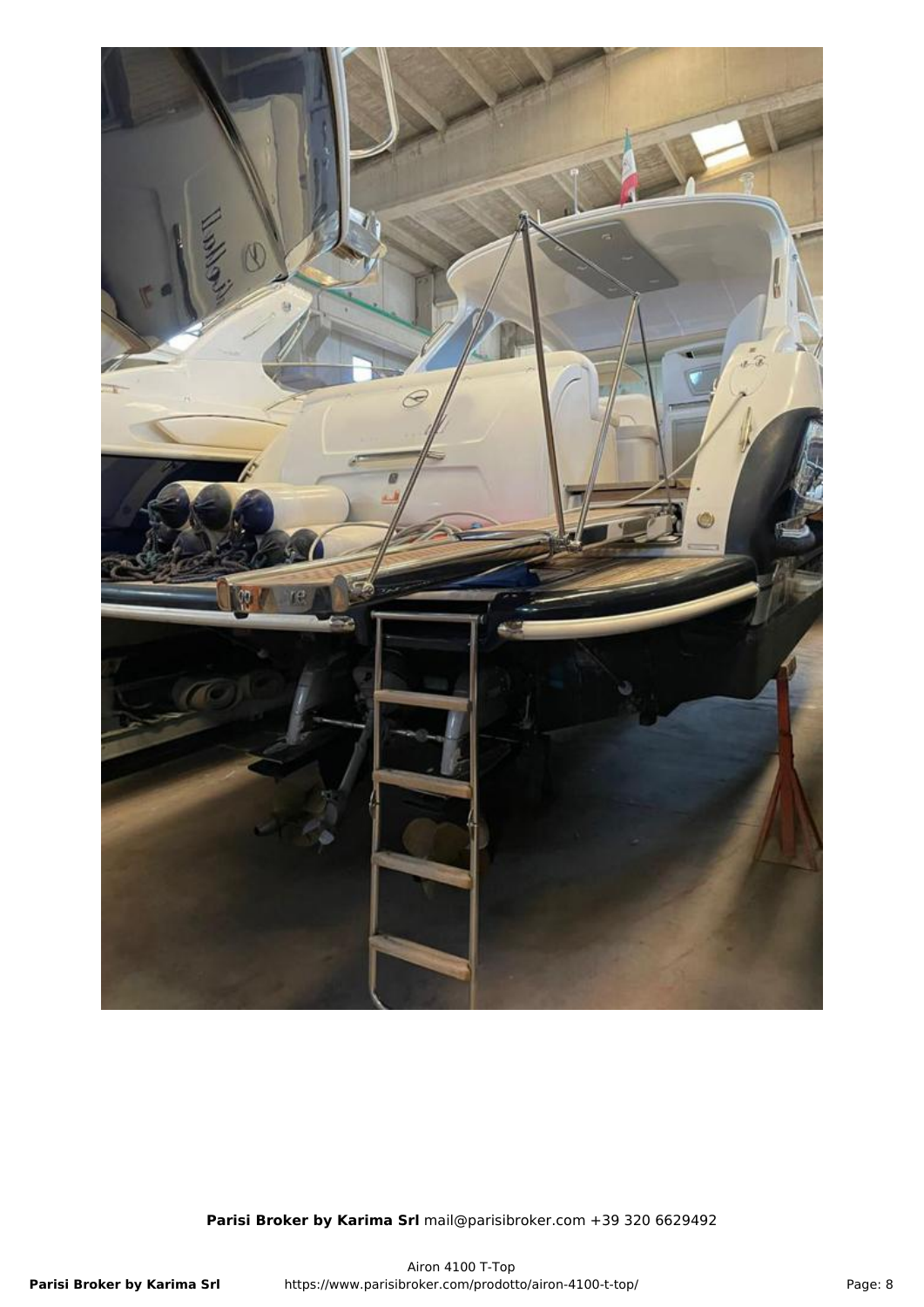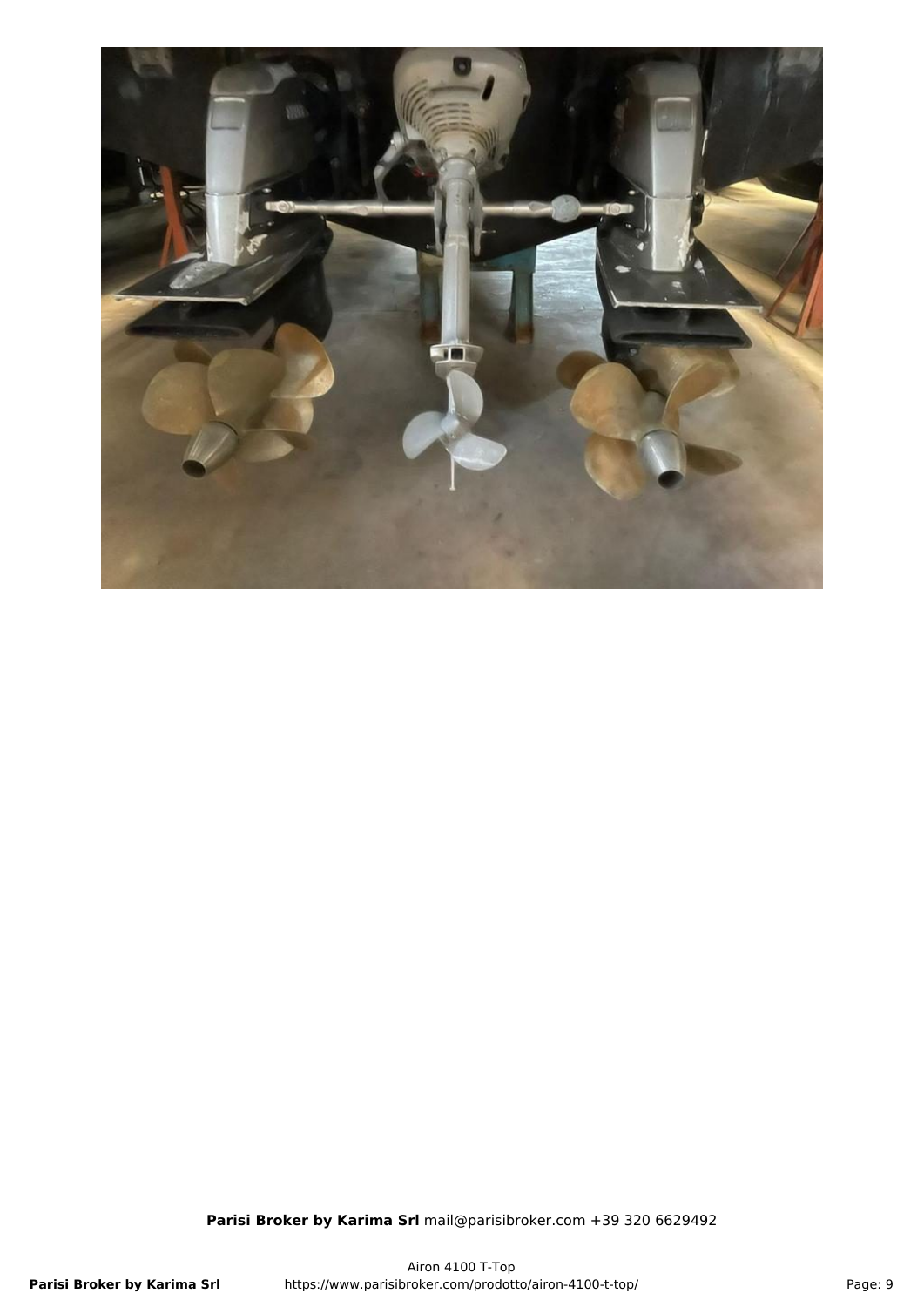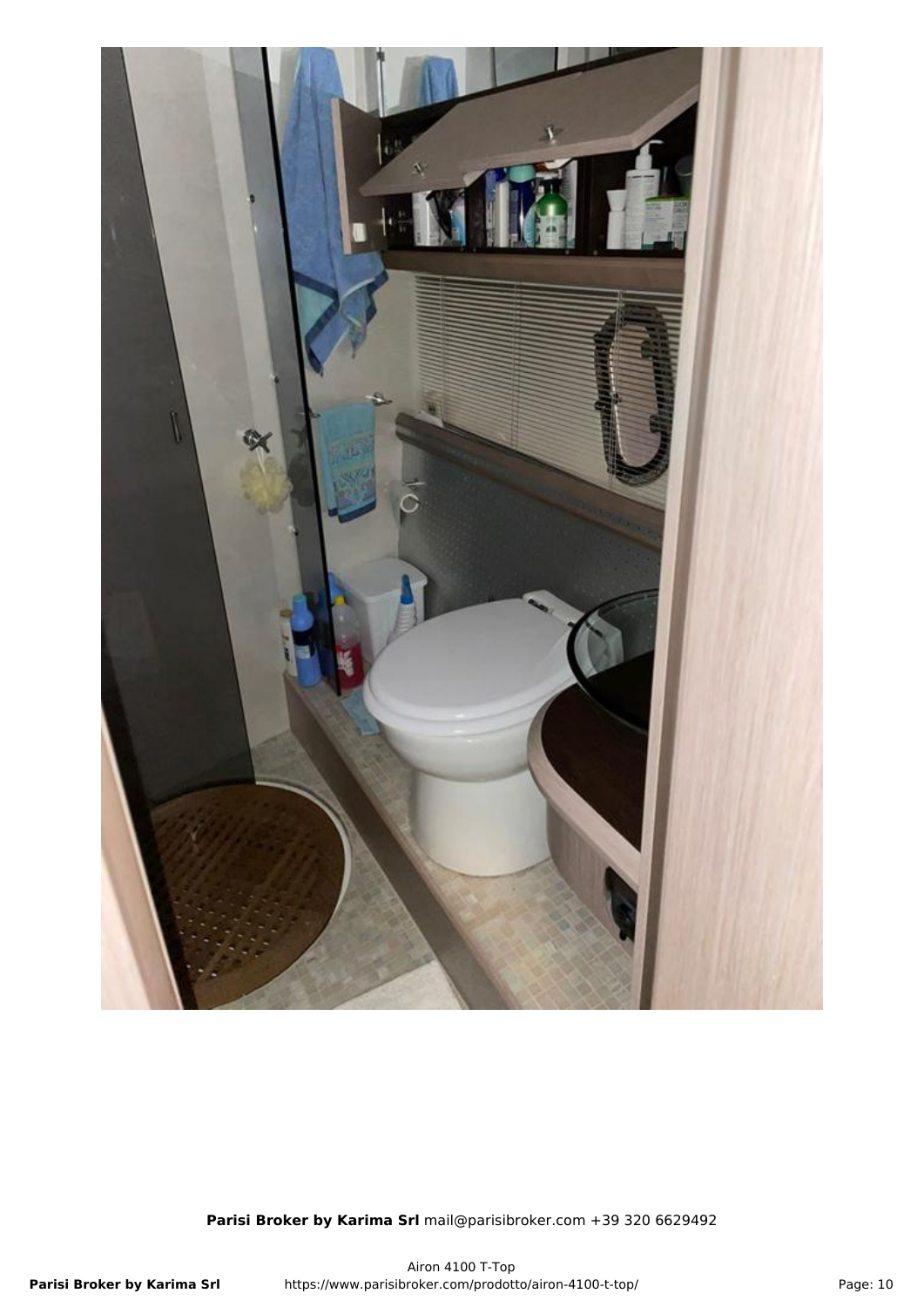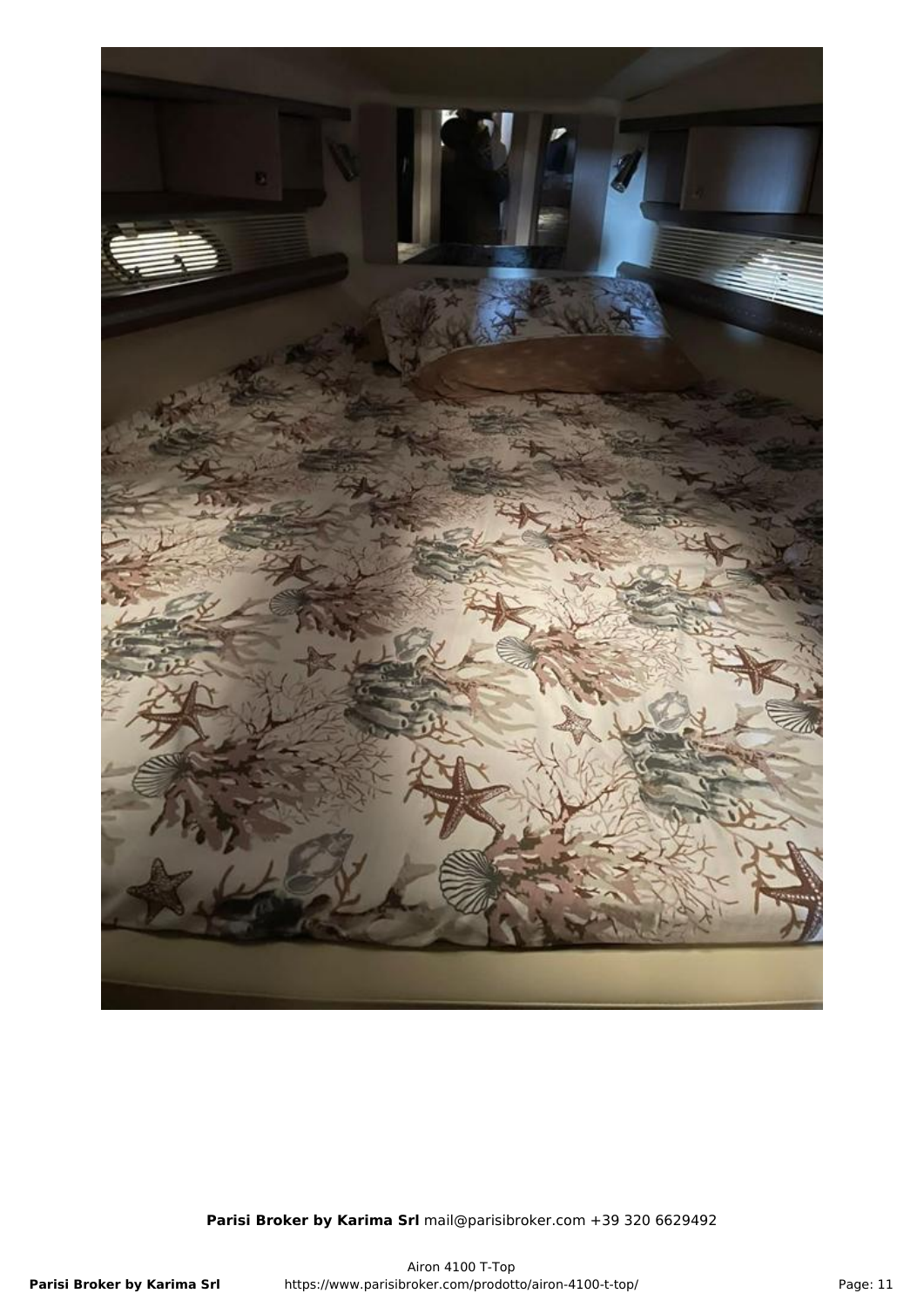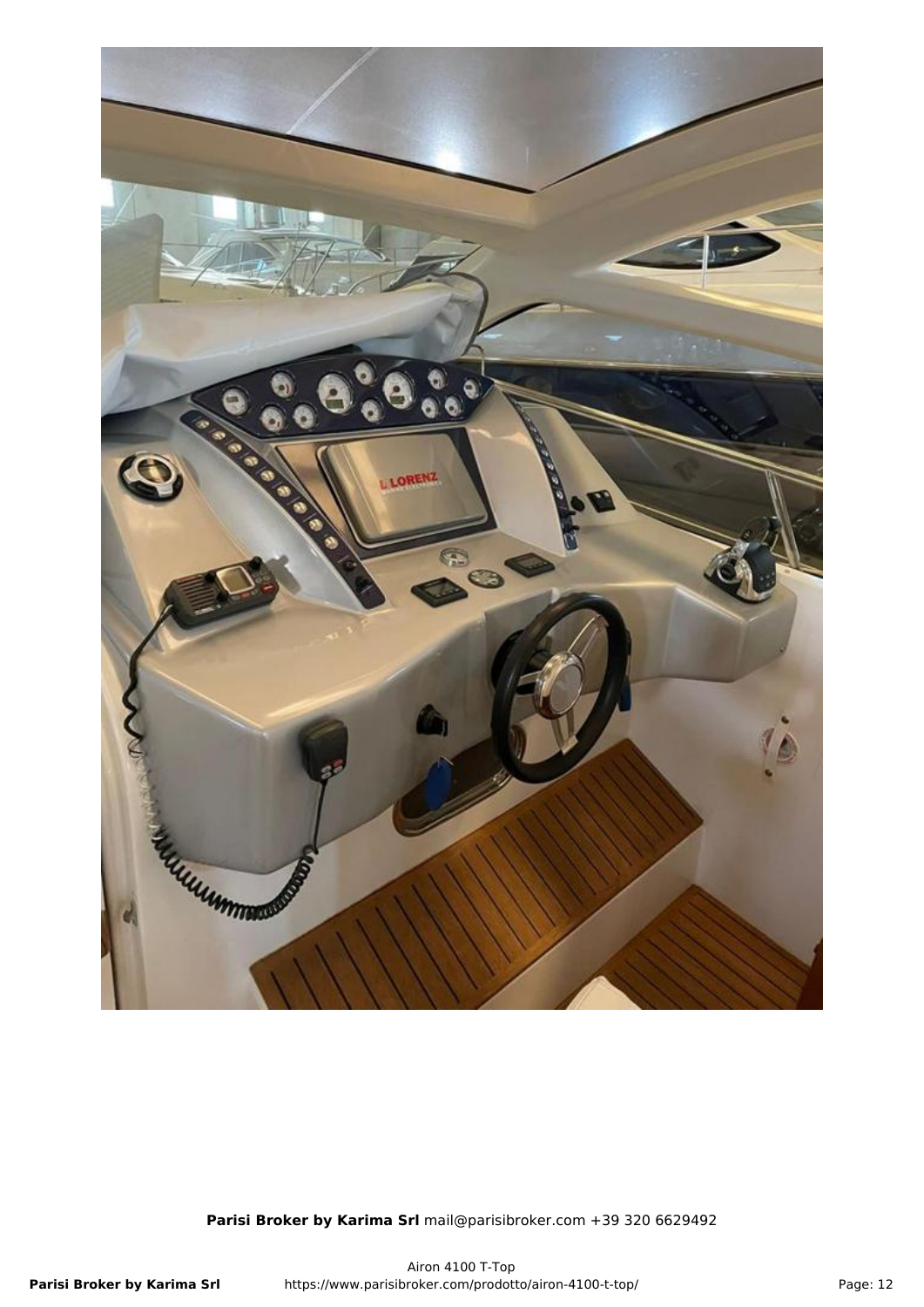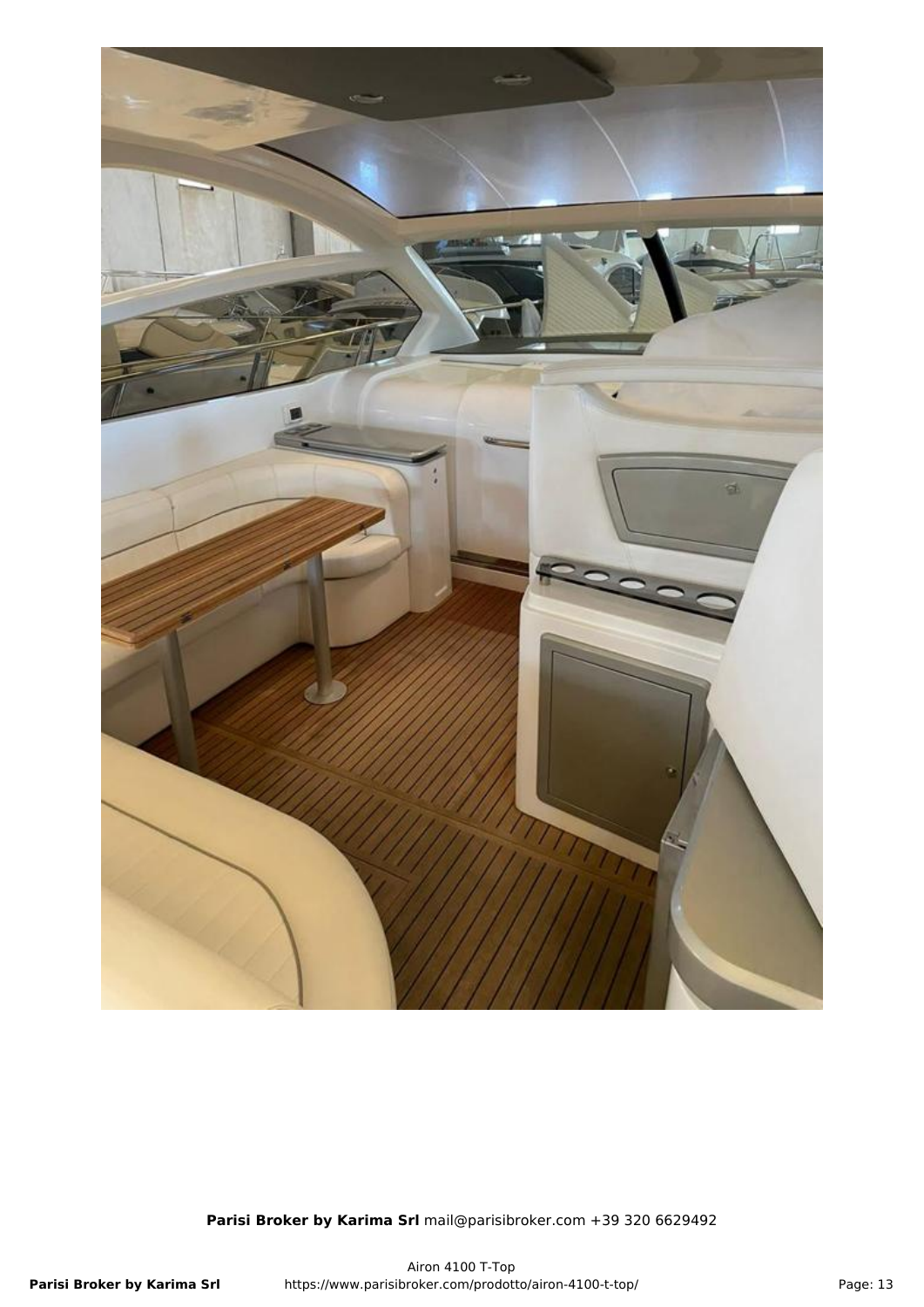